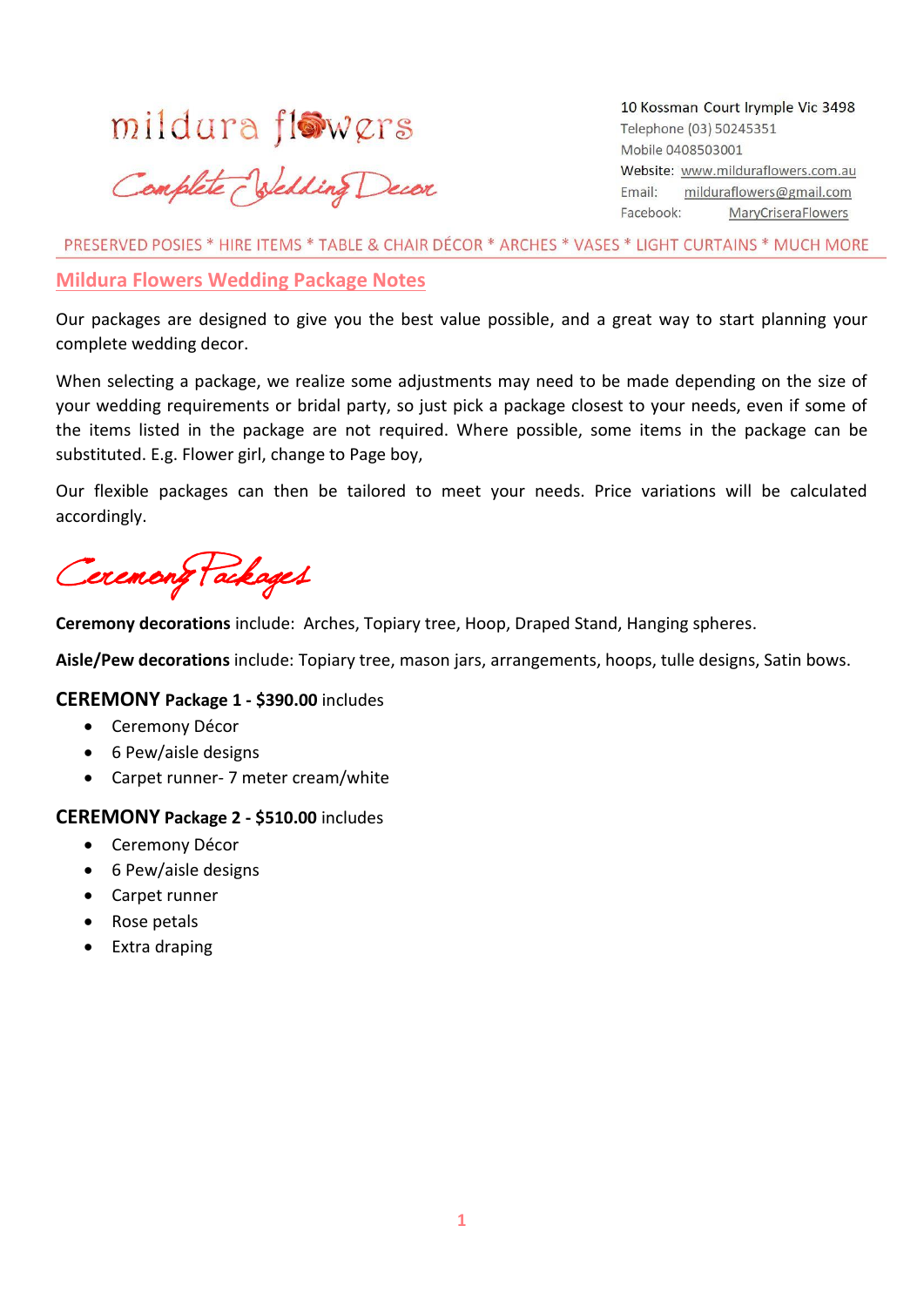mildura flowers

Bridal Party Packages

### **BRIDAL PARTY Package 1** - **\$510.00** includes

- 1 Bride's posy\* and throwaway Posy
- 2 Bridesmaids' posies
- 1 groom boutonniere
- 2 Groomsmen boutonnieres
- 1 Flower girl

### **BRIDAL PARTY Package 2** - **\$620.00** includes

- 1 Bride's posy\*
- 3 Bridesmaids' posies
- 1 Groom boutonniere
- 3 Groomsmen boutonnieres
- 2 Parents' shoulder boutonnieres
- 2 Parents' corsages

\*Brides trailing bouquet extra

eception (ackages

### **RECEPTION Package 1 - \$740.00** includes

- Decoration on bridal table, candle light or fairy lights (optional)
- 6 Table centrepieces, tall or low designs which may include candles or fairy lights
- 60 chair covers and sashes *(hire only – fitting covers & sashes extra \$90 )*

### **RECEPTION Package 2 - \$1,064.00** includes

- Bridal table back drop decoration.
- Decoration on bridal table. Candle light or fairy lights optional
- 6 Table centrepieces tall or low design with or without candle light or fairy lights
- 60 chair covers and sashes *(hire only – fitting covers & sashes extra \$90)*
- 6 table runners or mirror bases

### **RECEPTION Package 3 - \$1470.00** includes

- Bridal table back drop decoration
- Decoration on bridal table
- 10 Table centrepieces, tall or low designs. May include candles or fairy lights
- 100 chair covers and sashes *(hire only – fitting covers & sashes extra \$150)*
- 10 table runners or mirror bases